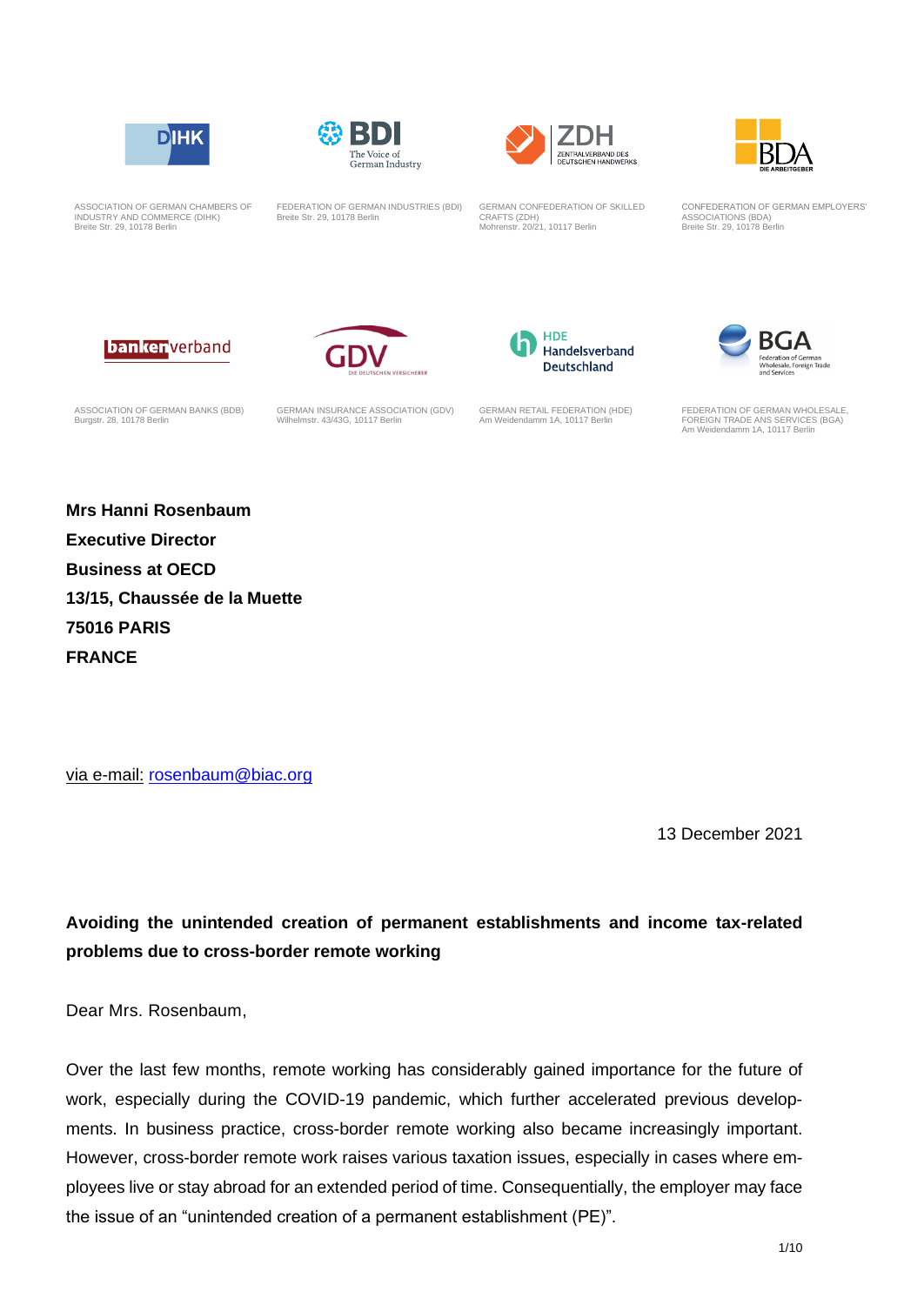If cross-border remote work results in the unintended creation of a PE abroad, the employer generally faces a limited tax liability under foreign law. This leads to extensive registration and declaration obligations abroad, as well as requirements for profit delimitation, with the additional possibility of sanctions in the event of non-compliance. Additionally, obligations in the taxation of wages arise abroad and, depending on the structure of the double taxation agreement (DTA), possibly for the employee as well – which requires the implementation of additional internal processes. For example, the days which have been worked abroad from must be determined for all employees (where applicable), wage taxes must be paid, or other arising tax consequences (including the avoidance of double taxation) must be considered. Employees can also face a high administrative effort in order to counter double taxation risks. After the Covid-pandemic, cross-border remote work may also lead to a change in the employee's social security status, which involves complex procedures with foreign authorities.

These problems especially arise in cases where a foreign state has lower requirements for the establishment of a PE (i. e. Germany and Austria). For example, the Austrian Federal Ministry of Finance already stated in 2019 that an employee's home could constitute a PE, if the home is used for company purposes. According to the ministry, if employees work – after coordinating this with their employer – from their home, an employee de facto provides the employer with power of disposition over the premise (EAS information "Home office as permanent establishment" of June 27, 2019).

In order to avoid the unintended creation of PEs during the pandemic, the OECD published a  $$ legally not binding – recommendation ("Updated guidance on tax treaties and the impact of the COVID-19 pandemic," January 21, 2021), according to which temporary remote work, that is necessary due to the Corona pandemic, should not create a PE abroad. This recommendation was for example implemented in the bilateral consultation agreements between Germany and Austria on January 15, 2021 and Germany and Switzerland on April 27, 2021. As a result, remote work, that is only caused by the pandemic situation, does not lead to the creation of a PE, as "the degree of permanence of the activity or the power of disposition of the enterprise required for the assumption of a PE is lacking".

A continuous importance of cross-border remote work – which will not be limited by the duration of the pandemic – can already be expected. In order to achieve legal certainty for all parties involved and to accommodate the desires of employees for cross border remote work as well, a permanent regulation is needed. For employers it is of utmost importance to have a defined set of comprehensible criteria. This enables them to decide in which cases no PEs are created by cross-border remote work and in which cases respectively do create PEs.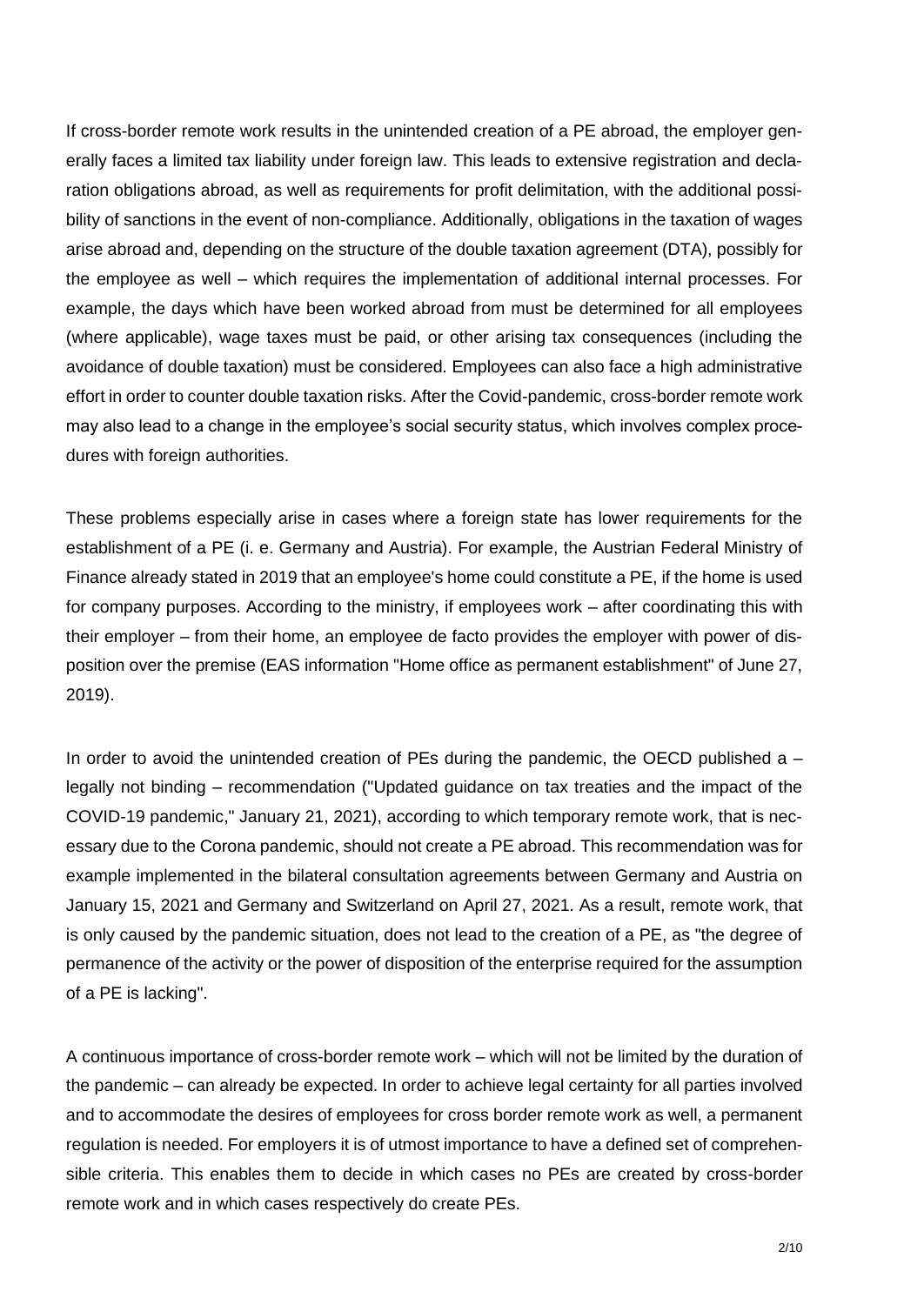However, with the nature of cross-border relevance, unilateral regulations are not sufficient. Rather, an internationally coordinated approach is required. To this end, a common, legally binding understanding of the countries involved should be found at least at the EU level, or even at the OECD level. In this context, already existing, practice-oriented explanations in the OECD Model Commentary 2017 on the OECD Model Convention 2017 can be referenced.

We kindly ask you to support and promote such an internationally coordinated approach. Regarding details on our proposals for regulations which avoid the unintended creation of PEs in the context of cross-border remote work, we refer to the attachment.

We have sent an identical letter to the European Commission.

Yours sincerely,

ASSOCIATION OF GERMAN CHAMBERS FEDERATION OF GERMAN OF INDUSTRY AND COMMERCE (DIHK) INDUSTRIES (BDI)

ASSOCIATION OF GERMAN GERMAN INSURANCE

Joachim Dahm Yokab Thomsen **Dr. Volker Landwehr** Markus Kunz

Ralph Brügelmann Michael Alber

Dr. Rainer Kambeck Dr. Monika Wünnemann

 GERMAN CONFEDERATION OF CONFEDERATION OF GERMAN SKILLED CRAFTS (ZDH) EMPLOYER'S ASSOCIATIONS (BDA) Carsten Rothbart **Carsten Rothbart** Carsten Rothbart **Renate Hornung-Draus** 

BANKS (BdB) ASSOCIATION (GDV)

 GERMAN RETAIL FEDERATION OF GERMAN WHOLESALE, FEDERATION (HDE) FOREIGN TRADE AND SERVICES (BGA)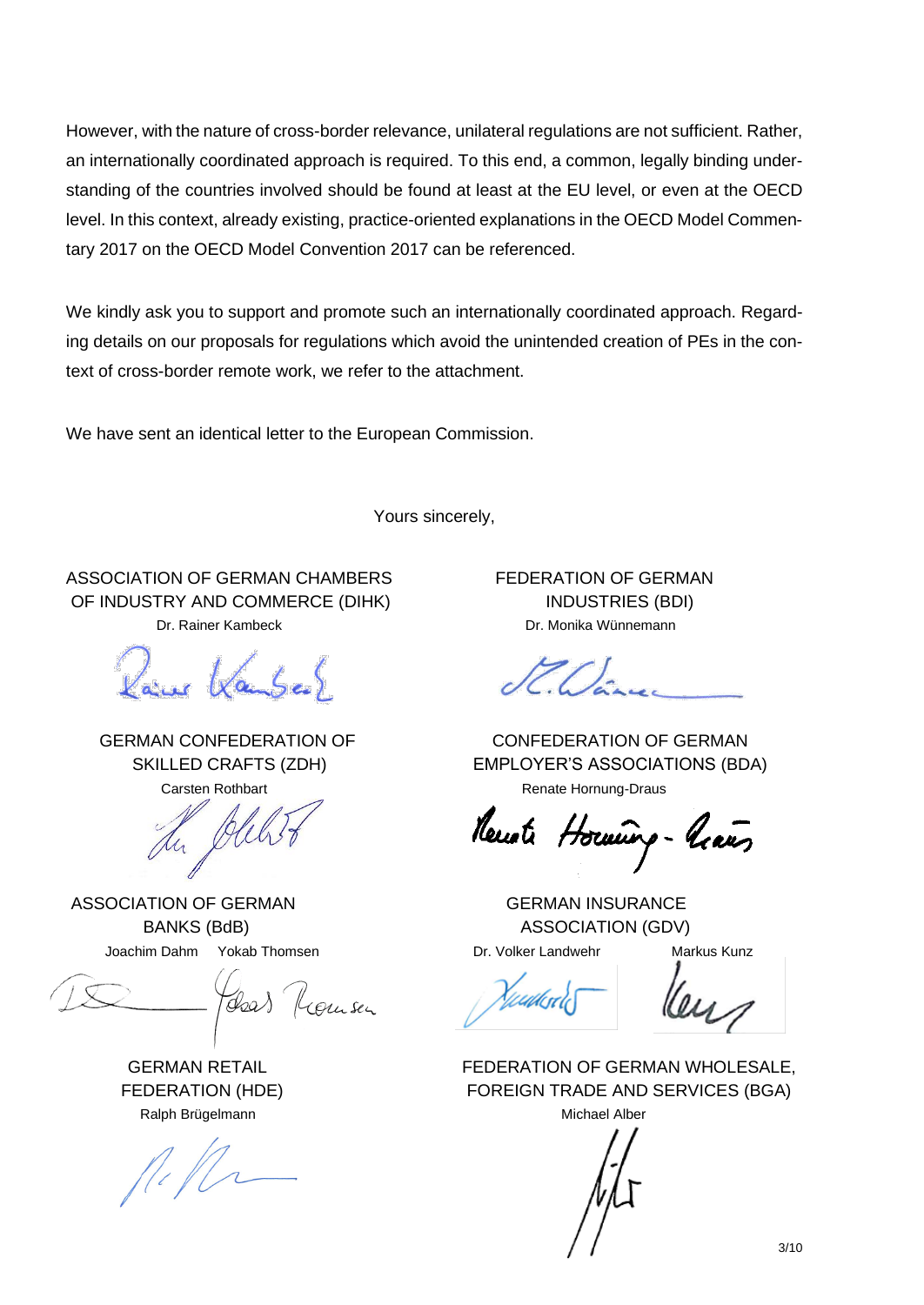#### **A. Unintended creation of permanent establishments**

For the assessment of a permanent establishment (PE) in an international context it is generally not sufficient if the business facility serves the activities of an enterprise. A purely national view leads to the denial of the company's power of disposition, particularly in the case of a work place in the employee's home – with the consequence that this does not constitute a PE. Yet a different legal classification may very well be made in other countries. Such differences in national requirements lead to taxation risks, since it is unclear which factors need to be considered to determine tax liability. If a foreign country takes the stand "activities of a remote working employee from his home constitute a PE", it would lead to a considerable administrative burden in the form of registration, declaration and other recording and documentation requirements, as well as the risk of double taxation.

To avoid the unintentional creation of PEs in the context where employees carry out their activities from abroad, under which remote work from the private study would fall, but also in the context of other forms of cross-border remote work, there is an urgent need for standardized and practical regulations which must be applied by all concerned states. For companies it is crucial that remote working outside the company's premises, e.g., from an employee's home or a hotel, does not automatically lead to the **creation of a PE**.

## With regard to a practicable solution, two approaches are expedient:

## **I. Basic exclusion of the creation of a PE**

The following regulation is easy to administer both for business practice and for the tax authorities:

If an employer provides an employee with **work premises** in the country of employment (as has been the case up to now) while permitting the employee at his **own personal request** to work on a cross-border remote basis **for short periods of time** (e.g. up to 120 working days or 183 days in a 12-month time frame) a PE should not be constituted – especially since the employer generally does not have access to the premises. Due to the short period of time involved, this situation should not result in a PE of the business, nor should it establish a representative PE abroad, nor should it result in a place of general management.

Since no permanence can be assumed in the case of cross-border remote work, this approach is comprehensible as well practice-oriented, and no fixed establishment with access to company premises is thus created. For these reasons, there must also be no creation of a PE if employees work from premises of a foreign subsidiary for a limited period of time.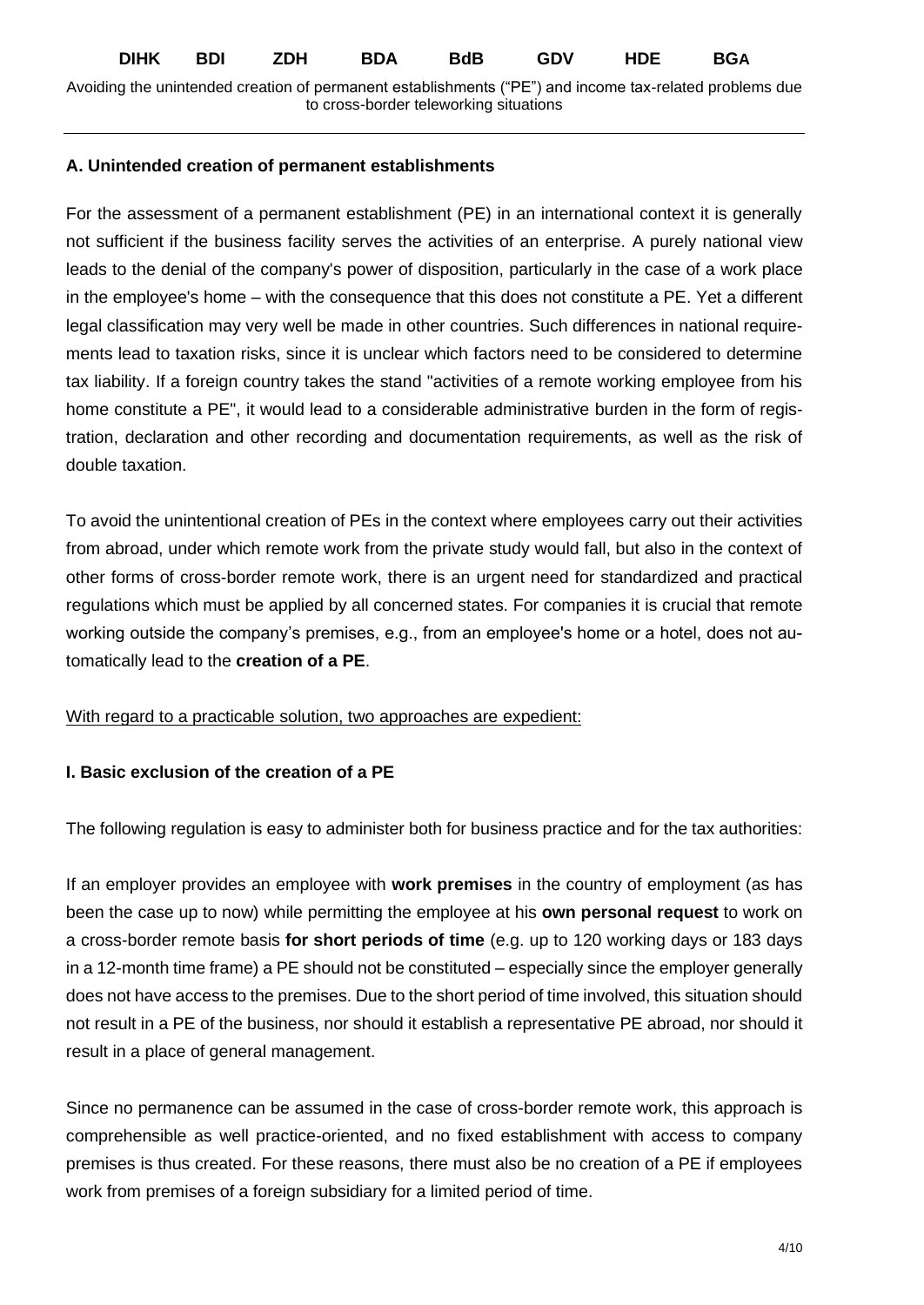Within the aforementioned time period, it is generally assumed that no PE is created. If this period is exceeded, a PE is not necessarily or automatically created. It is rather necessary to define appropriate criteria in order to determine from which point in time a PE is assumed to exist.

# **II. Limit the risk of unintentionally creating PEs through the definition of comprehensible criteria**

Accordingly, the existing regulations on the delimitation of a PE with regard to remote work must be further specified and designed to meet the needs of employees as well as employers.

Both the OECD Model Convention as well as various DTAs, and national regulations contain **three delimitation criteria** for assessing when cross-border remote work leads to the creation of a PE:

- temporal criterion (duration),
- legal criterion (location, power of disposition),
- qualitative criterion (type of work activity).

These criteria should be defined in a sufficiently clear and verifiable manner so that, in the event where various criteria would be cumulative applicable, a legally sound decision can be made on the creation of a PE. The criteria should be interpreted and applied uniformly by all countries concerned. Regarding management and representative PEs, additional specifications may be necessary, especially concerning the temporal and qualitative criteria.

The creation of legal certainty is crucial for businesses. With regard to the necessity of various criteria being applicable for the creation of a PE, it should be clear, that no PE is constituted, if a single of the above-mentioned criteria is not met.

# **1. Temporal Criterion**

The time criterion is particularly suitable for a legally secure delimitation as well as particularly useful for documentation and verification purposes; for example by documenting the number of days of remote work. In the event of inquiries from the tax authorities, corresponding extracts for each employee can be submitted. These documentation requirements should be satisfied if the employee records his or her days of cross-border remote work.

Temporary or occasional cross-border remote work cannot constitute a PE, as the requirement of permanence is not met. For a practical, clearly defined delimitation, a time limit should be specified in order to avoid time-consuming individual case examinations: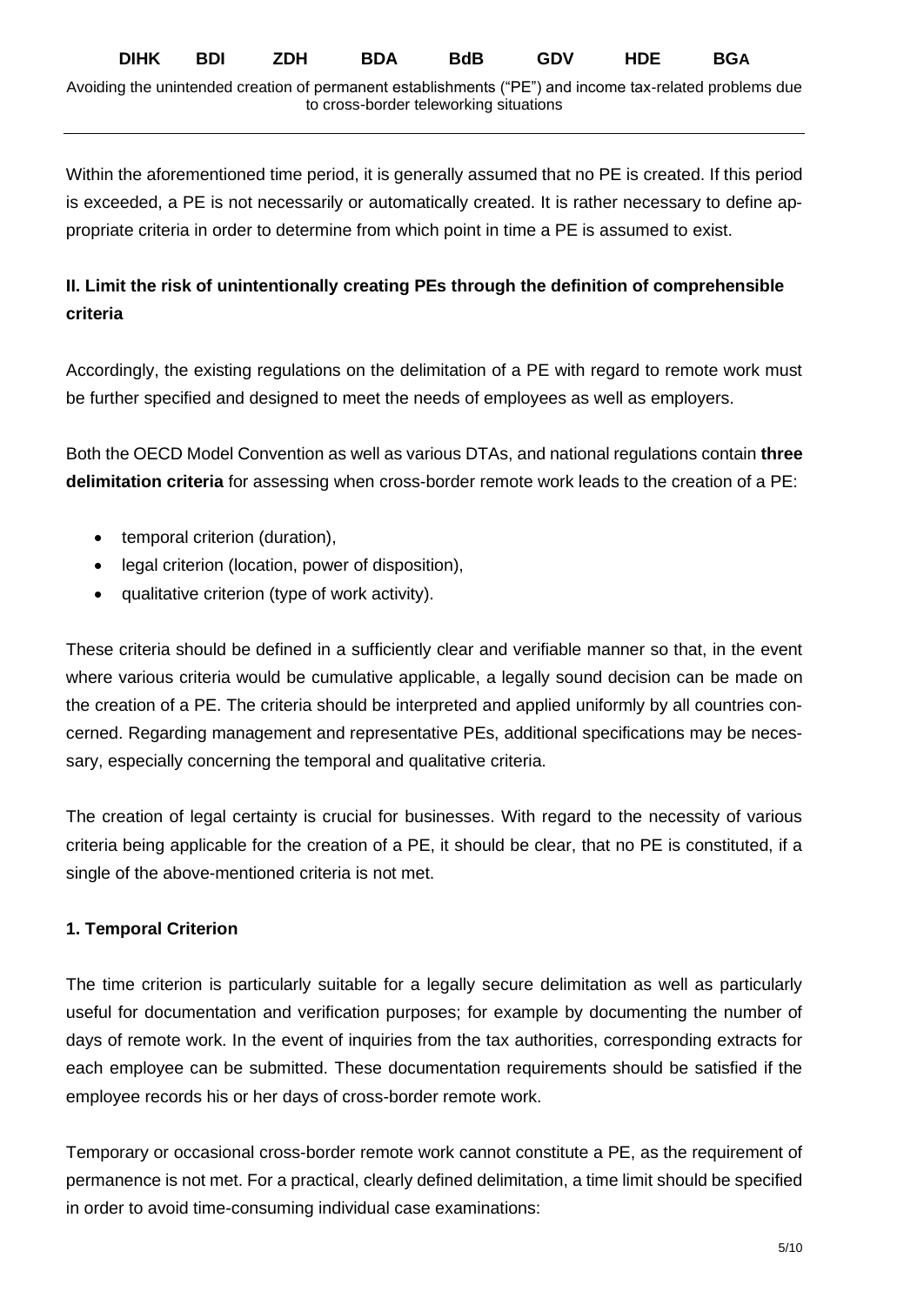Avoiding the unintended creation of permanent establishments ("PE") and income tax-related problems due to cross-border teleworking situations

- **Cross-border remote work for a continuous period of up to six months does not meet the criterion of "permanence".**
- In the case of recurring cross-border remote work (e. g. 2 to 3 days every week from the employee's private home in the foreign country of residence, etc.), the number of actual days of cross-border remote work should be taken as a determination base. For example, based on existing income tax regulations, it could be stipulated that occasional cross-border remote work of up to **120 working days or 183 days of stay per 12-month period does not constitute a PE**.

To simplify matters, the basic prima facie evidence should apply that a PE is not established in any case until the number of working days in the country of residence is exceeded. However, the creation of a PE should not automatically be the consequence if the number of working days is exceeded, rather there should be prima facie evidence that can be refuted by the other two criteria.

# **2. Legal Criterion**

In determining whether a so-called home office qualifies as a PE, the employer's power of disposal over the employee's premises is of importance. The power of disposal requires that the so-called telework is not only temporarily available to the employer for the purposes of the business. The employer's power to dispose of the employee's premises can only be assumed in exceptional cases. The retention of the employee's power of disposal of, for example, his own home will regularly be the case. The following aspects speak in favour of this:

- The premises where the mobile work is performed are **not provided by the employer**. The employee chooses the place of work at his/her personal request. There is **no reimbursement** of costs by the company. However, subsidies from the company, e.g. for electricity costs or for the employee's telephone and internet charges, are unobjectionable.
- The company may only have a **limited right of access to the employee's premises**, exclusively for the purpose of checking statutory labour law requirements (after prior notification).
- The employer's power of disposal also does not apply if spouses, life partners or children working for the same employer live in the same flat as the employee. This should also apply if two or more employees of the same employer live together in a shared apartment.
- Even if an employee does **most of his or her work** in his or her home or other premises in another state and not in the premises provided by the employer, this should not result in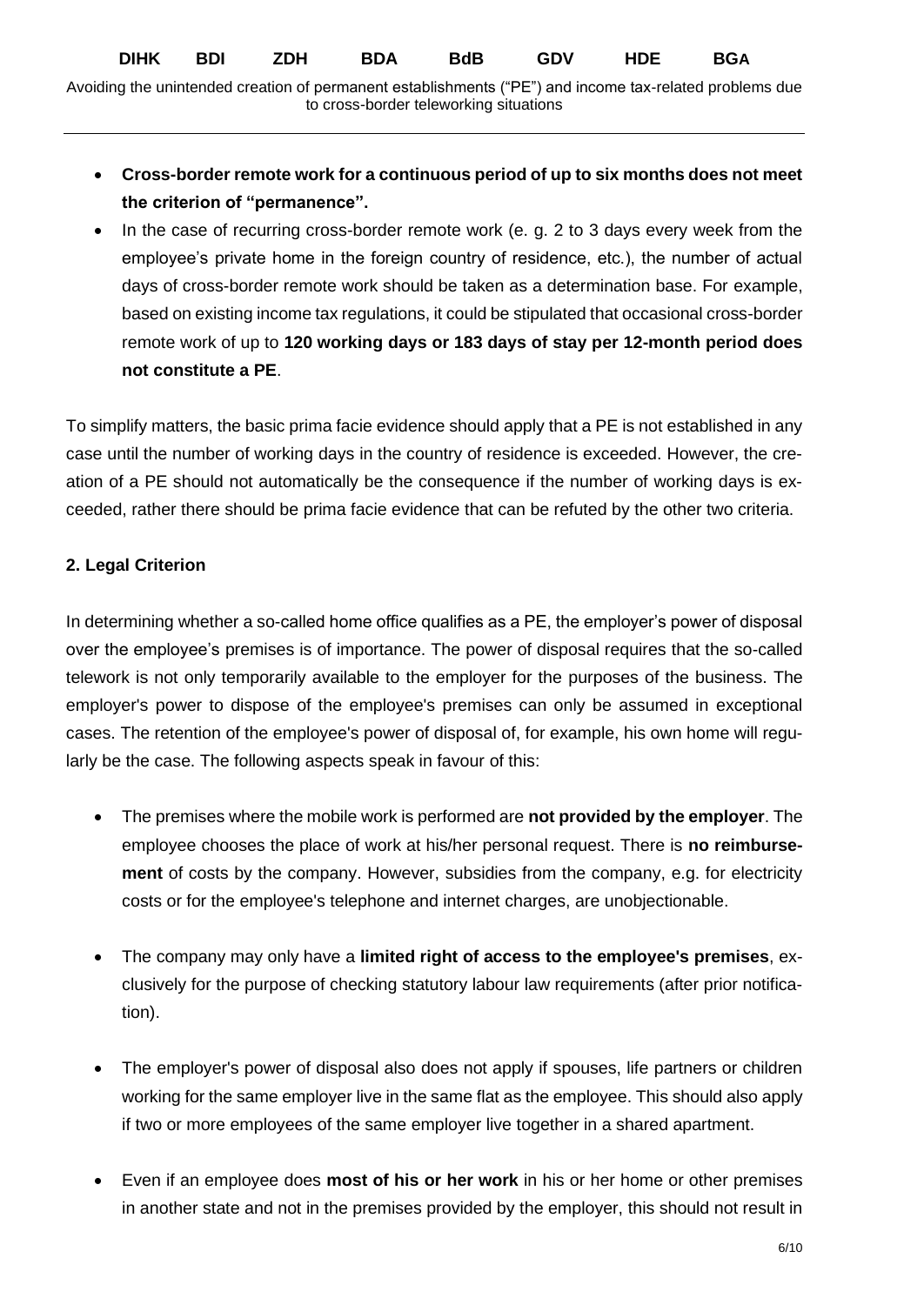a PE - even if the above-mentioned periods are exceeded: The decisive factor is that the company has not requested (which is clearly evident from the provision of an office workplace) that premises of the employee are used for business activities. Thus, these premises are not at the disposal of the enterprise. Note: The right of taxation on income from nonself-employed activities may, however, accrue to the State in which the activity is carried out under the 183-day rule, even if no PE is established in these cases.

Furthermore, the following aspects must be taken into account:

- **Workplace equipment** for mobile work or in the so-called home office: If the company provides work equipment (e.g. laptop, mobile phone) and, if applicable, office furniture (e.g. desk) for the performance of the activity, no fixed local plant or equipment should be assumed to establish a PE. A fortiori, mere subsidies from the company do not lead to the creation of a PE. The fact that the employee claims his own costs in the context of his taxation should not lead to the creation of a PE.
- Another argument against the employer's power of disposal is if the employee has his **own workplace at the contractual place of work**. In this context, so-called open space solutions are also considered to be a separate workplace, whereby a workplace is not permanently assigned to an employee, but rather workplaces are made available for a certain proportion of employees.
- In cases where the employee's place of work is contractually divided between the office and the so-called home office, without the employee being provided with a workplace in the office on the home office days (e.g. in the case of desk sharing in the company), the employer also does not have the power to dispose of the so-called home office. The employer cannot require the employee to perform work in the home office on the fixed days of presence in the office. There is therefore no permanent availability.

# **3. Qualitative criterion**

The following aspects regarding the nature of the activity contradict the assumption of establishing a PE:

• The activity of the employee in the context of mobile working essentially comprises **preparatory and auxiliary activities**, i.e. administrative activities in the internal relationship, the work results of which are either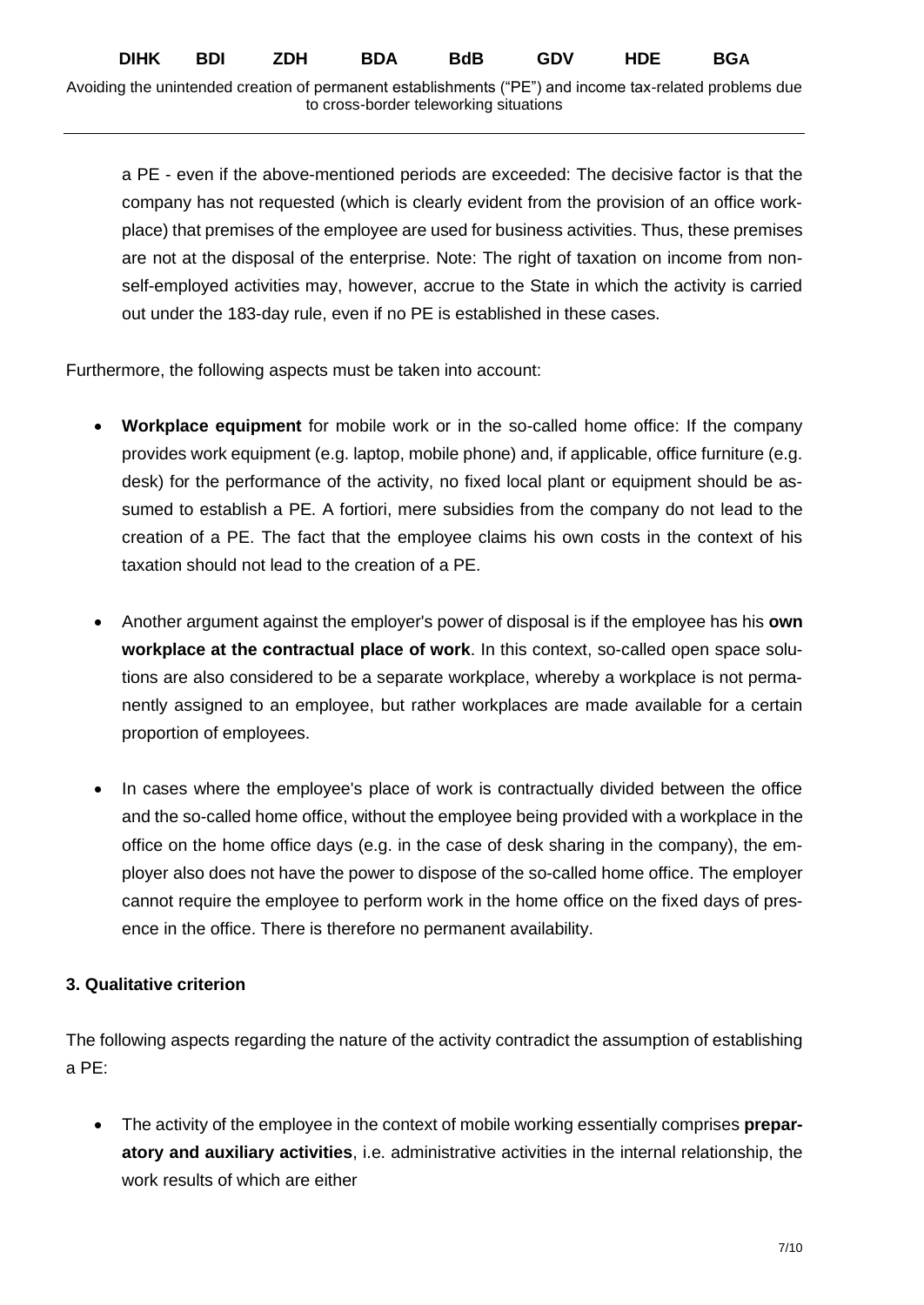- not geared to the core business of the enterprise in terms of their objective, or
- cannot be used directly, i.e. without further activities of other employees, for the core business of the enterprise.
- Activities which therefore only concern the internal relationship of the enterprise are in most cases preparatory and auxiliary activities. The same applies to employees who perform group functions. Preparatory and auxiliary activities should not constitute a PE even if these activities are charged to other group companies in the context of group apportionments or services and thus constitute a turnover-generating activity of the enterprise, unless this is the main activity of the respective company.
- It should be clarified that a representative also does not establish a PE abroad by carrying out such auxiliary and secondary activities (Art. 5 para. 5 OECD Model Tax Convention 2017).
- The entitlement to (cross-border) **employee management** should not give rise to an indicative effect that speaks against preparatory and auxiliary activities.
- The employee or representative does not have **power of attorney for concluding contracts** that **concern the company's core business** and does not take a leading role in concluding contracts. The power of attorney for contracts relating to internal procurement (goods, services) is irrelevant.

A **different interpretation** of which **activities are to be classified as preparatory or auxiliary** and thus exclude a PE (Art. 5 para. 4 OECD Model Tax Convention 2017) should be **avoided through international coordination**. The MLI with its provisions on PEs (Art. 12 - 14) could be a good implementation tool.

# **III. Supplementary requirements for management permanent establishments, representative permanent establishments and service permanent establishments (UN Model Convention)**

- The above-mentioned principles (temporal, legal, qualitative criterion) **should also apply to managing directors and other executive employees** in order to avoid the unintended creation of a management PE. The decision-making of **individual managerial orders** in the context of remote working from abroad must not lead to the creation of a management PE.
- In addition, it should be clarified that **short-term work by executive employees** (e.g. a few days per month) from a foreign place of residence does not constitute a PE, even if management activities are carried out.
- The **assumption of a representative PE** should be based on a certain duration of the representative's activities. A minimum duration of six months could serve as a reference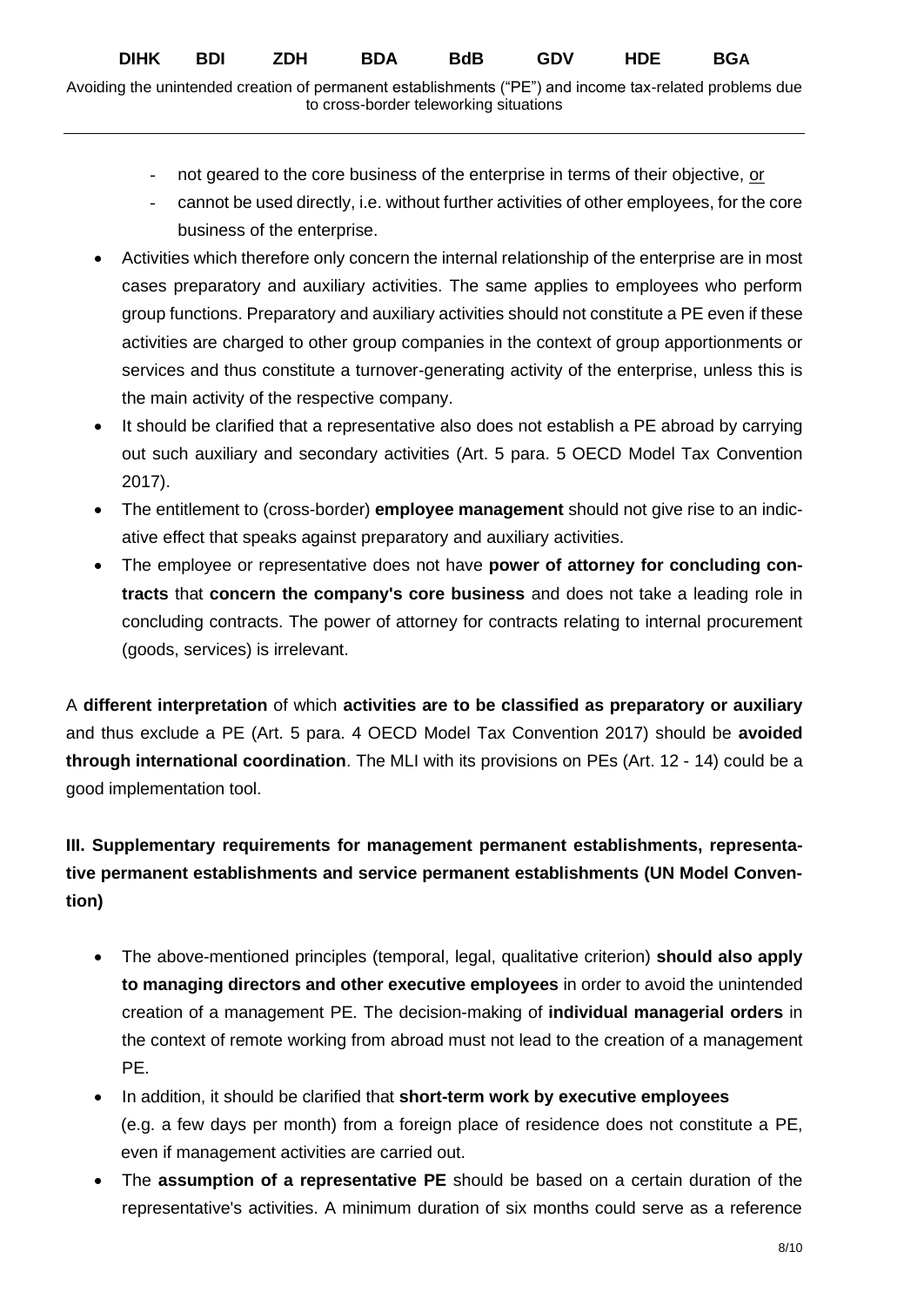point. Following the analyses of the OECD, the criterion of ordinariness could also be applied, with the consequence that the requirement of ordinariness is missing in the case of non-established circumstances. An exceptional activity in extraordinary situations should not automatically lead to the establishment of a PE.

- **Supplement of the qualitative criterion for representative PEs**: The employee has (comprehensive) power of attorney to conclude contracts on the basis of the employment contract. However, according to a "home office agreement", concluding contracts or taking a leading role in concluding contracts that affect the company's business model as well as conducting preparatory negotiations are prohibited in the context of mobile working.
- The above mentioned principles and criteria should also apply to **service PEs** in order to avoid the unintended creation of a service PE. As a rule, the criterion of an essential activity for the creation of a PE (183 working days in 12 months) will not be fulfilled by service PEs anyway. Here, days of stay of individual employees should not be added together, but each employee should be considered individually.

## **Several permanent establishments**

It should be clarified that in cases where several employees of a company work on a mobile basis at different places of residence in the same foreign state, neither one nor several PEs abroad are established within the framework of the above principles.